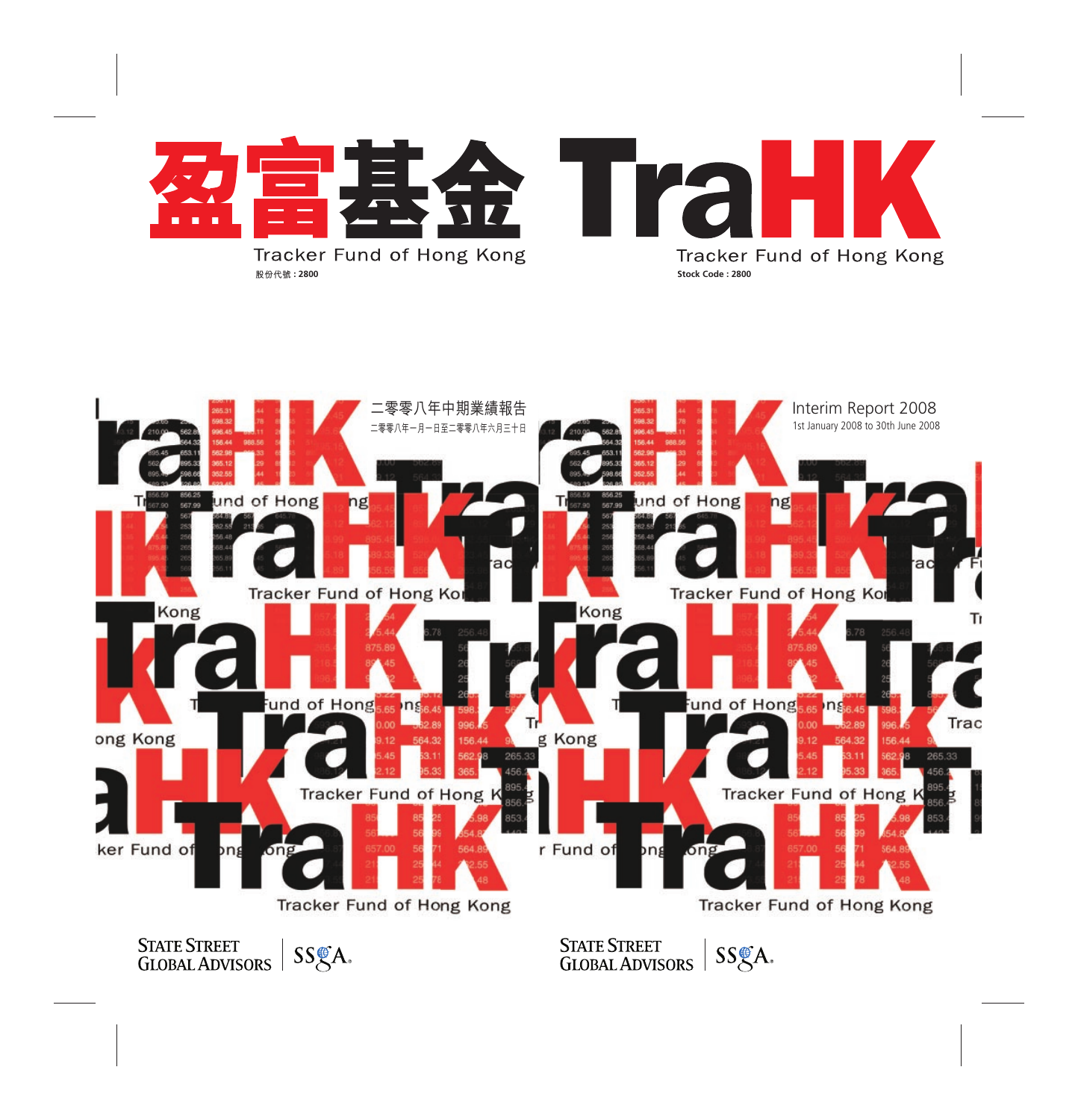

# Contents

| 1              | Condensed statement of net assets (unaudited)                |
|----------------|--------------------------------------------------------------|
| $\overline{2}$ | Condensed statement of operations (unaudited)                |
|                | Condensed statement of changes in net assets attributable to |
| 3              | holders of redeemable units (unaudited)                      |
| $\overline{4}$ | Condensed statement of cash flows (unaudited)                |
| $5 - 12$       | Notes to the unaudited condensed financial statements        |
| $13 - 14$      | Investment portfolio (unaudited)                             |
| 15             | Statement of movements in investment portfolio (unaudited)   |
| 16             | Performance record (unaudited)                               |
| 17             | Administration and management                                |
|                |                                                              |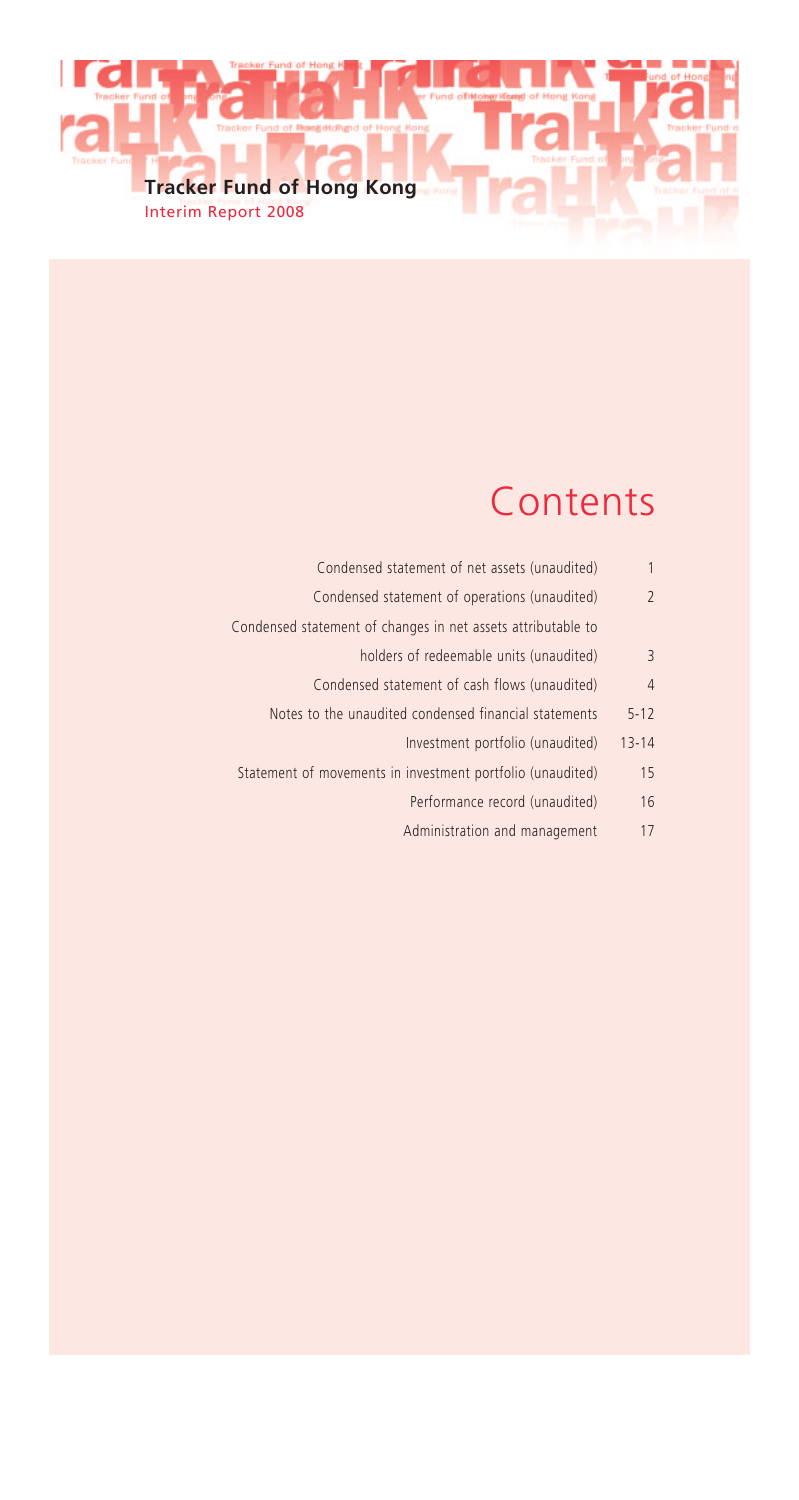Interim Report 2008

# **Condensed Statement of Net Assets**

*As at 30th June 2008*

|                                                                                  |      | (UNAUDITED)<br>30.06.2008 | (AUDITED)<br>31.12.2007 |
|----------------------------------------------------------------------------------|------|---------------------------|-------------------------|
|                                                                                  | Note | HK\$                      | HK\$                    |
| Assets                                                                           |      |                           |                         |
| Investments                                                                      |      | 31,258,548,651            | 32,384,540,488          |
| Dividends receivable                                                             |      | 123,229,372               | 42,890,169              |
| Due from a broker                                                                |      | 4,336,159                 |                         |
| Other accounts receivable and prepayments                                        |      | 307,723                   | 81,470                  |
| Bank balances                                                                    | 7(d) | 311,007,277               | 72,829,175              |
| <b>Total assets</b>                                                              |      | 31,697,429,182            | 32,500,341,302          |
| <b>Liabilities</b>                                                               |      |                           |                         |
| Trustee fee payable                                                              |      | 2,977,513                 | 3,430,757               |
| Management fee payable                                                           |      | 2,977,513                 | 3,430,757               |
| Index license fee payable                                                        |      | 1,087,852                 | 1,280,011               |
| Registrar fee payable                                                            |      | 295,718                   | 393,115                 |
| Other accounts payable and accruals                                              |      | 2,052,799                 | 3,104,619               |
| Liabilities (excluding net assets attributable to                                |      |                           |                         |
| holders of redeemable units)                                                     |      | 9,391,395                 | 11,639,259              |
| Net assets attributable to holders of redeemable<br>units (at bid market prices) |      | 31,688,037,787            | 32,488,702,043          |
| Adjustments from bid market prices to                                            |      |                           |                         |
| last traded market prices                                                        | 5    | 35,544,487                | 28,780,005              |
| Net assets attributable to holders of redeemable                                 |      |                           |                         |
| units (at last traded market prices)                                             | 5    | 31,723,582,274            | 32,517,482,048          |

The notes on pages 5 to 12 form part of these financial statements.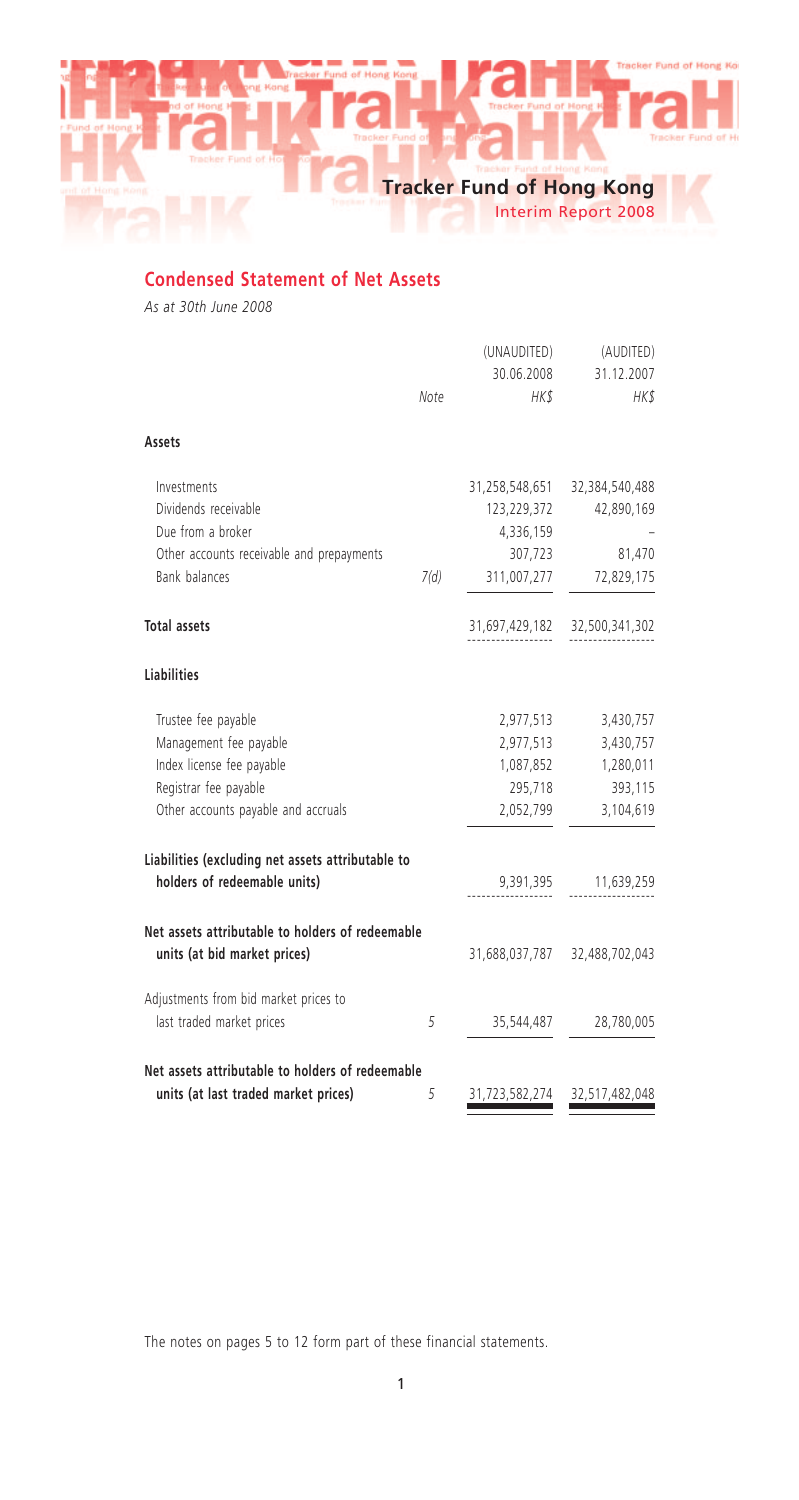Interim Report 2008

# **Condensed Statement of Operations**

*For the period ended 30th June 2008*

|                                                   | (UNAUDITED) |                    |                 |
|---------------------------------------------------|-------------|--------------------|-----------------|
|                                                   |             | 01.01.2008         | 01.01.2007      |
|                                                   |             | to                 | to              |
|                                                   |             | 30.06.2008         | 30.06.2007      |
|                                                   | Note        | HKS                | HK\$            |
| Income                                            |             |                    |                 |
| <b>Dividends</b>                                  |             | 632,544,865        | 445,280,570     |
| Bank interest                                     | 7(d)        | 715,260            | 2,990,400       |
| Transaction fee                                   | 4(a)        | 447,542            | 89,260          |
| Other income                                      | 4(b)        | 2,282,393          | 2,585,859       |
| Net (loss)/gain on investments                    | 3           | (6,682,206,833)    | 2,273,400,089   |
| Total investment (loss)/gain                      |             | (6,046,216,773)    | 2,724,346,178   |
| <b>Expenses</b>                                   |             |                    |                 |
| Management fee                                    | 7(b)        | 7,115,054          | 6,166,066       |
| Trustee fee                                       | 7(c)        | 7,115,054          | 6,166,066       |
| Index license fee                                 | 8(c)        | 2,252,199          | 1,931,383       |
| Transaction costs on investments                  |             | 4,922,160          | 7,834,409       |
| Registrar fee                                     | 8(a)        | 872,804            | 914,421         |
| Publication and printing expenses                 |             | 775,145            | 855,296         |
| Conversion agent fee                              | 8(b)        | 167,082            | 166,618         |
| Audit fee                                         |             | 74,092             | 60,498          |
| Legal and professional fee                        |             | 313,803            |                 |
| Bank charges                                      |             | 265,560            | 31,016          |
| Other operating expenses                          |             | 100,306            | 406,358         |
| <b>Total operating expenses</b>                   |             | 23,973,259         | 24,532,131      |
| Net operating (loss)/profit                       |             | (6,070,190,032)    | 2,699,814,047   |
| <b>Finance costs</b>                              |             |                    |                 |
| Distributions to holders of redeemable units      | 12          | (330, 968, 275)    | (263, 338, 425) |
| (Loss)/profit for the period                      |             | (6,401,158,307)    | 2,436,475,622   |
| Adjustments from bid market prices to             |             |                    |                 |
| last traded market prices                         | 5           | 6,764,482          | 2,914,196       |
| (Decrease)/increase in net assets attributable to |             |                    |                 |
| holders of redeemable units                       |             | (6, 394, 393, 825) | 2,439,389,818   |

The notes on pages 5 to 12 form part of these financial statements.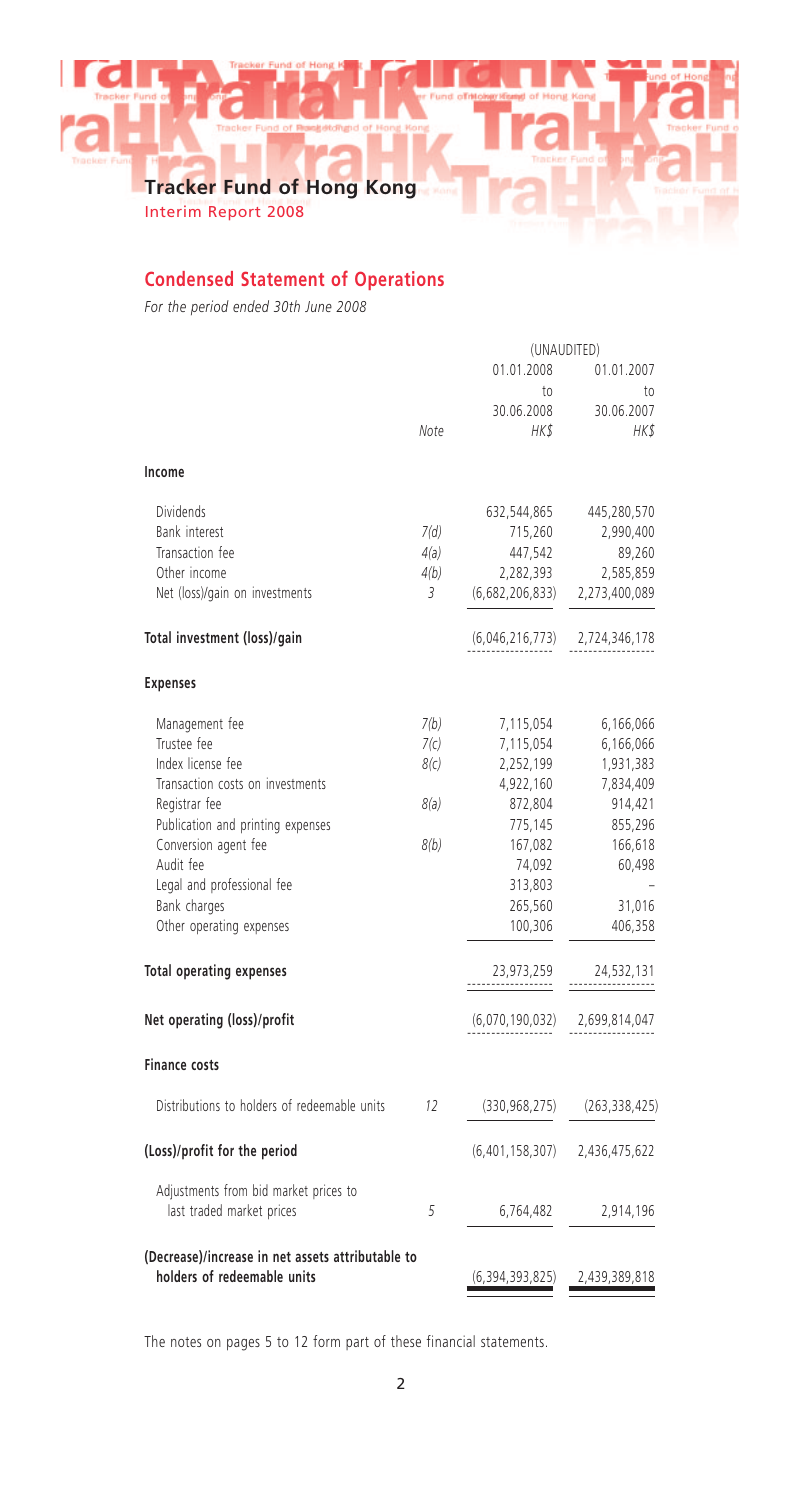

# **Condensed Statement of Changes in Net Assets Attributable to Holders of Redeemable Units**

*For the period ended 30th June 2008*

|                                                                                                                      | (UNAUDITED) |                               |                                           |
|----------------------------------------------------------------------------------------------------------------------|-------------|-------------------------------|-------------------------------------------|
|                                                                                                                      | 01.01.2008  |                               | 01.01.2007                                |
|                                                                                                                      |             | $10 -$                        | to                                        |
|                                                                                                                      |             | 30.06.2008                    | 30.06.2007                                |
|                                                                                                                      | Note        | HK\$                          | HK\$                                      |
| Net assets attributable to holders of<br>redeemable units at the beginning                                           |             |                               |                                           |
| of the period                                                                                                        |             | 32,517,482,048 26,602,946,195 |                                           |
| Issue of units                                                                                                       | 9           | 7,772,988,715                 |                                           |
| Redemption of units                                                                                                  | 9           |                               | $(2, 172, 487, 562)$ $(1, 948, 178, 713)$ |
| Net further cash amount (paid)/received on<br>redemption and issue of units                                          |             | (7, 102)                      | 176                                       |
| Net issue/(redemption) of units                                                                                      |             |                               | 5,600,494,051 (1,948,178,537)             |
|                                                                                                                      |             | 38,117,976,099 24,654,767,658 |                                           |
| (Decrease)/increase in net assets attributable to<br>holders of redeemable units                                     |             |                               | $(6, 394, 393, 825)$ 2,439,389,818        |
| Net assets attributable to holders of<br>redeemable units at the end of the period<br>(at last traded market prices) |             | 31,723,582,274 27,094,157,476 |                                           |

The notes on pages 5 to 12 form part of these financial statements.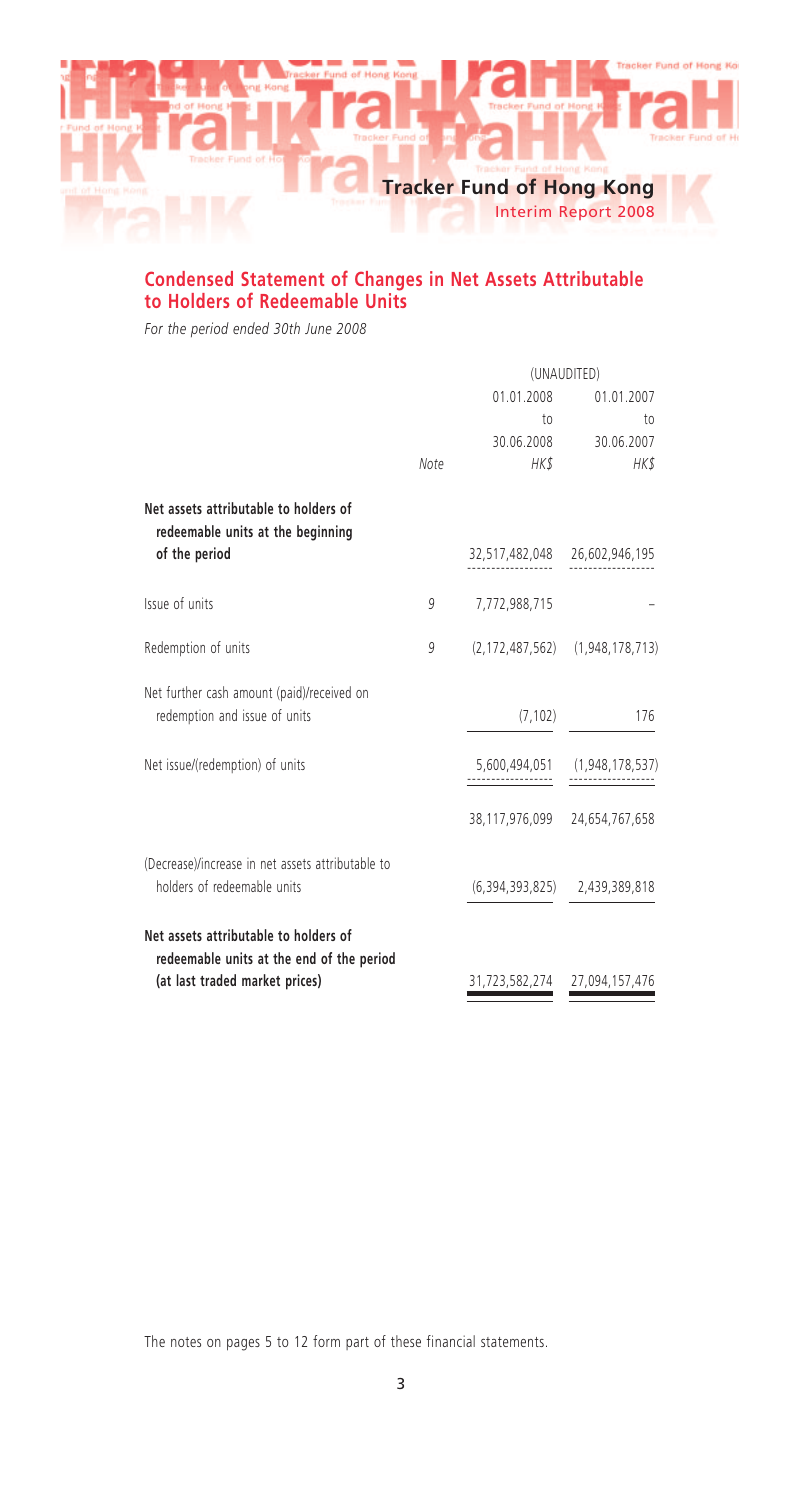Interim Report 2008

# **Condensed Statement of Cash Flows**

*For the period ended 30th June 2008*

|                                                      | (UNAUDITED) |                 |                 |
|------------------------------------------------------|-------------|-----------------|-----------------|
|                                                      |             | 01.01.2008      | 01.01.2007      |
|                                                      |             | to              | to.             |
|                                                      |             | 30.06.2008      | 30.06.2007      |
|                                                      | Note        | HK\$            | HK\$            |
| Cash flows from operating activities                 |             |                 |                 |
| Proceeds from sale of investments                    |             | 2,018,485,509   | 3,340,555,556   |
| Payments for purchase of investments                 |             | (1,880,159,729) | (3,326,719,242) |
| Dividends received                                   |             | 428,860,468     | 433, 115, 053   |
| Other income received                                |             | 2,282,393       | 2,585,859       |
| Bank interest received                               |             | 710,560         | 2,970,199       |
| Transaction fee received                             |             | 600,000         | 75,000          |
| Management fee paid                                  |             | (7, 568, 298)   | (6, 200, 887)   |
| Trustee fee paid                                     |             | (7, 568, 298)   | (6, 200, 887)   |
| Index license fee paid                               |             | (2,444,358)     | (1,930,830)     |
| Legal and other professional fees paid               |             | (313,803)       |                 |
| Registrar fee paid                                   |             | (970, 201)      | (884, 457)      |
| Publication and printing expenses paid               |             | (617, 177)      | (363, 147)      |
| Transaction costs on investments paid                |             | (4,922,160)     | (7,834,409)     |
| Conversion agent fee paid                            |             | (808,000)       | (156,000)       |
| Bank charges paid                                    |             | (384, 828)      | (60, 337)       |
| Other operating expenses paid                        |             | (998, 010)      | (320, 980)      |
|                                                      |             |                 |                 |
| Net cash generated from operating activities         |             | 544,184,068     | 428,630,491     |
| Cash flows from financing activities                 |             |                 |                 |
| Issue of units                                       | 9           | 36,218,690      |                 |
| Redemption of units                                  | g           | (11, 250, 649)  | (9,476,770)     |
| Net further cash amount received on                  |             |                 |                 |
| issue of units                                       |             | 1,957           |                 |
| Net further cash amount (paid)/received on           |             |                 |                 |
| redemption of units                                  |             | (7,689)         | 176             |
| Interim distribution paid                            | 12          | (330, 968, 275) | (263, 338, 425) |
| Net cash used in financing activities                |             | (306,005,966)   | (272, 815, 019) |
| Net increase in cash and cash equivalents            |             | 238,178,102     | 155,815,472     |
| Cash and cash equivalents at the beginning           |             |                 |                 |
| of the period                                        |             | 72,829,175      | 76,646,478      |
|                                                      |             |                 |                 |
| Cash and cash equivalents at the end                 |             |                 |                 |
| of the period                                        |             | 311,007,277     | 232,461,950     |
| Analysis of balances of cash and<br>cash equivalents |             |                 |                 |
| <b>Bank balances</b>                                 | 7(d)        | 311,007,277     | 232,461,950     |
|                                                      |             |                 |                 |

Please refer to note 9 on page 11 for details of major non-cash transactions. The notes on pages 5 to 12 form part of these financial statements.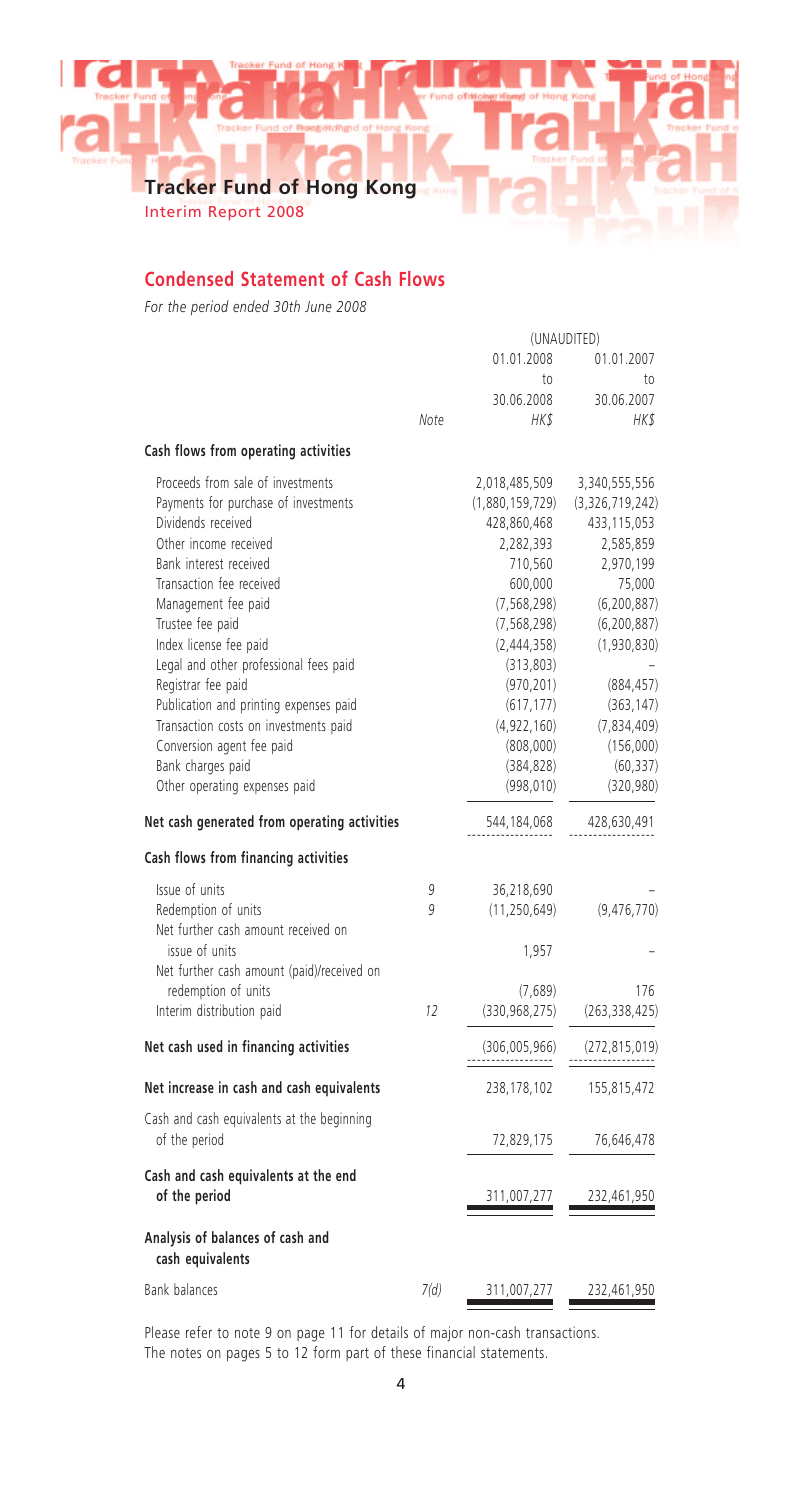# **Tracker Fund of Hong Kong** Interim Report 2008

# **Notes to the Unaudited Condensed Financial Statements**

# **1 General information**

Tracker Fund of Hong Kong (the "Fund") is a unit trust governed by its Trust Deed dated 23rd October 1999 (the "Trust Deed"). The Fund is authorized by the Securities & Futures Commission of Hong Kong under Section 104(1) of the Hong Kong Securities and Futures Ordinance. The Fund is also listed on the Stock Exchange of Hong Kong Limited (a subsidiary of The Hong Kong Exchanges and Clearing Limited).

The Fund's objective is to provide investment results that closely correspond to the performance of the Hang Seng Index (the "Index").

#### **2 Basis of preparation and accounting policies**

These unaudited condensed Interim Financial Statements ("Interim Financial Statements") for the half-year ended 30th June 2008 have been prepared in accordance with Hong Kong Accounting Standard ("HKAS") 34 "Interim Financial Reporting", issued by the Hong Kong Institute of Certified Public Accountants. The Interim Financial Statements are prepared under the historical cost convention as modified by the revaluation of investments and should be read in conjunction with the Annual Financial Statements for the year ended 31st December 2007.

The accounting policies and methods of computation used in the preparation of these Interim Financial Statements are consistent with those used in the Annual Financial Statements for the year ended 31st December 2007.

#### **3 Net (loss)/gain on investments**

|                                         | (UNAUDITED)                   |                             |  |
|-----------------------------------------|-------------------------------|-----------------------------|--|
|                                         | 01.01.2008                    | 01.01.2007                  |  |
|                                         | to                            | to                          |  |
|                                         | 30.06.2008                    | 30.06.2007                  |  |
|                                         | HK\$                          | HK\$                        |  |
| Change in unrealized gain/loss in value |                               |                             |  |
| of investments                          | (8,391,502,926)               | (262, 708, 534)             |  |
| Realized gain on sale of investments    |                               | 1,709,296,093 2,536,108,623 |  |
|                                         | (6,682,206,833) 2,273,400,089 |                             |  |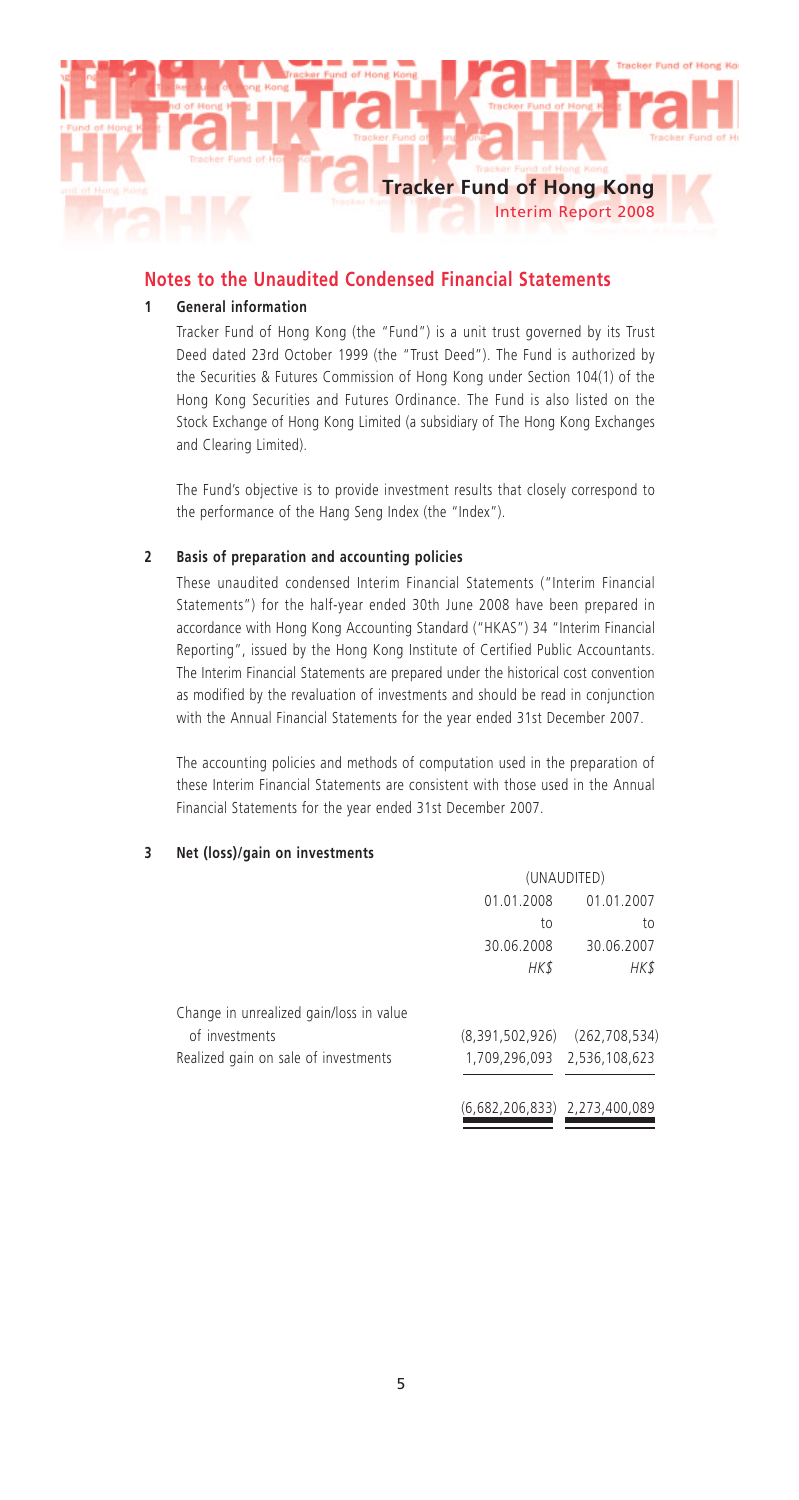Interim Report 2008

# **Notes to the Unaudited Condensed Financial Statements (Continued)**

# **4 Income**

*(a) Transaction fee*

The Fund is entitled to receive a transaction fee of HK\$15,000 per total aggregate creation and redemption application per day per Participating Dealer.

*(b) Other income*

Other income represents registrar charges levied on unitholders (other than HKSCC Nominees) who hold units registered in their own names as at each Record Date for the relevant distribution. Currently, these charges amount to HK\$80 per year per unitholder. Such charges are deducted on a halfyearly basis from the half-yearly distributions payable to the relevant unitholders.

# **5 Number of units in issue and net assets attributable to holders of redeemable units**

The Fund's capital is represented by the net assets attributable to holders of redeemable units. Units are issued through an in-kind creation of an Index Basket with the remaining balances in cash, and are redeemed in-kind with the remaining balances in cash. Subscriptions and redemptions of units during the period are shown on the Condensed Statement of Changes in Net Assets Attributable to Holders of Redeemable Units.

In accordance with the provisions of the Fund's Trust Deed, listed investments and investments with prices quoted in over the counter markets or by market makers are stated at the last traded price on the valuation day for the purpose of determining net asset value per unit for creations and redemptions and for various fee calculations. However, the accounting policy of the Fund for the purpose of compliance with HKAS 39 and for reporting purpose is to value its investments at the relevant bid market prices on the Statement of Net Assets date. The difference between the valuation of these investments as stated in the condensed financial statements and the valuation methodology indicated in the Fund's Trust Deed, results in a decrease in value of investments by HK\$35,544,487 as at 30th June 2008 (as at 31st December 2007: HK\$28,780,005). The amount of the adjustment recognized in the Condensed Statement of Operations is HK\$6,764,482 (for the period ended 30th June 2007: HK\$2,914,196).

Net assets attributable to holders of redeemable units at last traded market prices represent a liability in the Condensed Statement of Net Assets, carried at the redemption amount that would be payable at the period end date if the unitholders exercised the right to redeem the units in the Fund.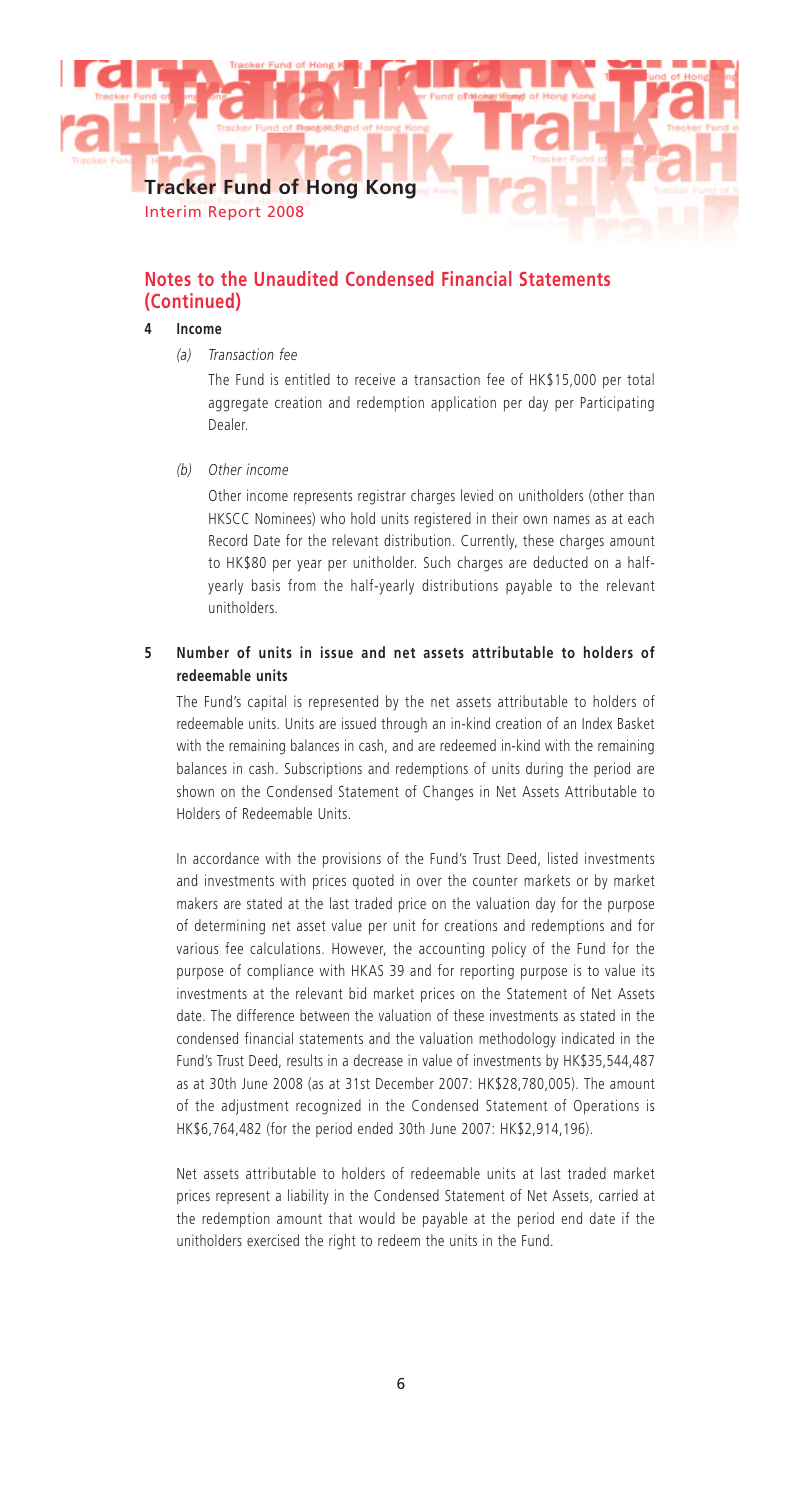

#### Interim Report 2008

# **Notes to the Unaudited Condensed Financial Statements (Continued)**

**5 Number of units in issue and net assets attributable to holders of redeemable units (Continued)**

|                                                                      | (UNAUDITED)<br>Number of units |                                              |               |  |
|----------------------------------------------------------------------|--------------------------------|----------------------------------------------|---------------|--|
|                                                                      | 01.01.2008                     | 01.07.2007                                   | 01.01.2007    |  |
|                                                                      | to                             | to                                           | to            |  |
|                                                                      | 30.06.2008                     | 31.12.2007                                   | 30.06.2007    |  |
| Units in issue at the beginning                                      |                                |                                              |               |  |
| of the period                                                        | 1,161,992,500                  | 1,226,992,500                                | 1,321,992,500 |  |
| Creation of units                                                    | 335,000,000                    | 163,000,000                                  |               |  |
| Redemption of units                                                  | (85,000,000)                   | (228,000,000)                                | (95,000,000)  |  |
| Units in issue at the end                                            |                                |                                              |               |  |
| of the period                                                        | 1,411,992,500                  | 1,161,992,500                                | 1,226,992,500 |  |
|                                                                      | HK\$                           | HK\$                                         | HK\$          |  |
| Net assets attributable to holders                                   |                                |                                              |               |  |
| of redeemable units                                                  |                                | 31,723,582,274 32,517,482,048 27,094,157,476 |               |  |
| Net assets attributable to holders<br>of redeemable units (per unit) | 22.47                          | 27.98                                        | 22.08         |  |
| Net asset value per Creation Unit                                    |                                |                                              |               |  |
| (1 Creation Unit is equivalent to<br>1,000,000 units)                | 22,467,246                     | 27,984,244                                   | 22,081,763    |  |

#### **6 Taxation**

No provision for Hong Kong profits tax has been made as the interest, dividend income and realized gains on disposal of investments of the Fund are excluded from the charge to profits tax under Section 14, Section 26 or Section 26A of the Hong Kong Inland Revenue Ordinance.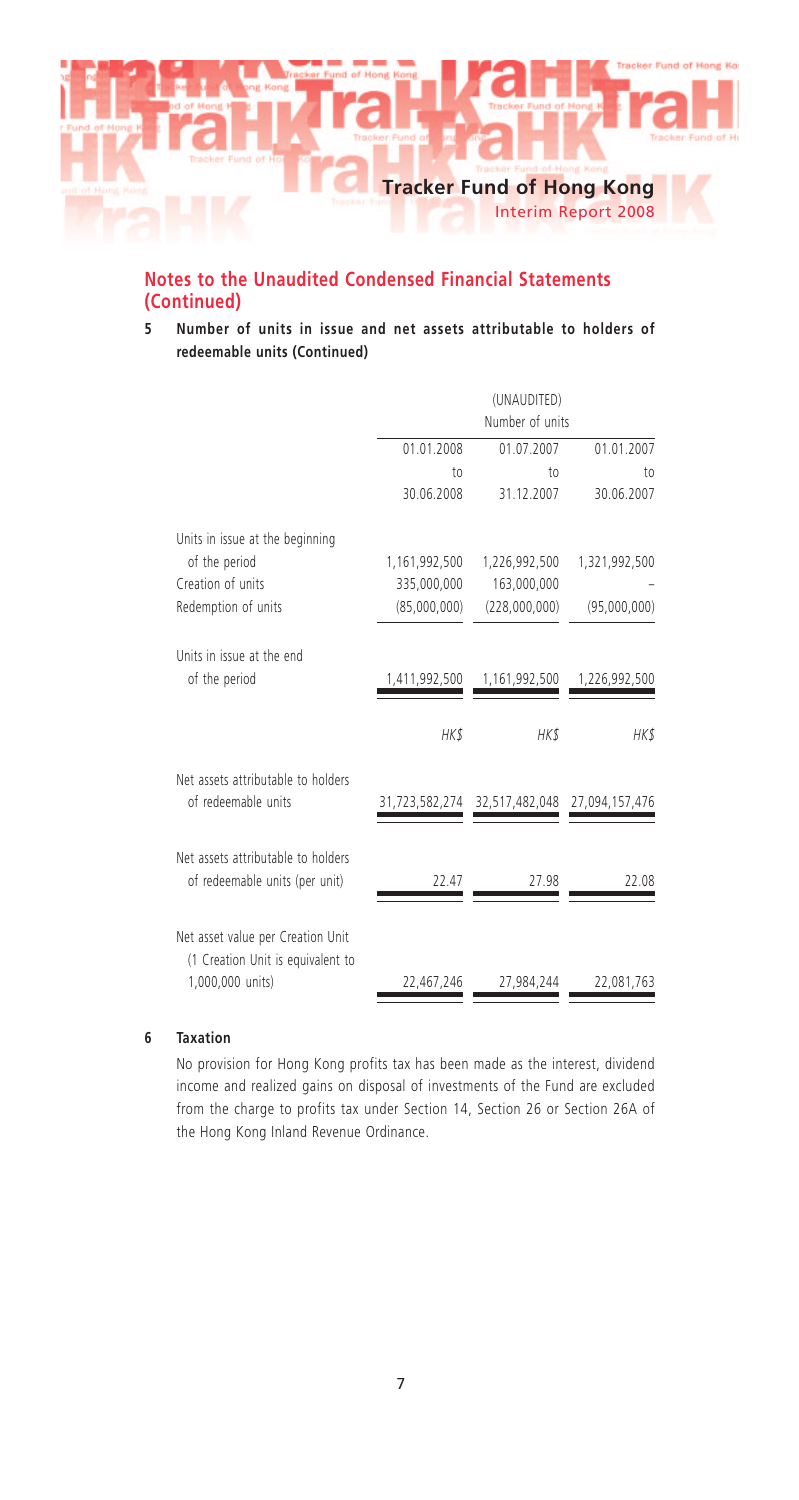Interim Report 2008

# **Notes to the Unaudited Condensed Financial Statements (Continued)**

- **7 Transactions with the related parties/Manager and its Connected Persons** Parties are considered to be related if one party has the ability to control the other party or exercise significant influence over the other party in making financial or operational decisions. Related parties of the Fund are also the Manager of the Fund and its connected persons. Connected Persons of the Manager are those as defined in the Code on Unit Trusts and Mutual Funds established by the Securities and Futures Commission of Hong Kong (the "SFC Code"). All transactions entered into during the period between the Fund and the Manager and its Connected Persons were carried out in the normal course of business and on normal commercial terms. To the best of the Manager's knowledge, the Fund does not have any other transactions with Connected Persons except for those disclosed below.
	- *(a) Manager's holding in the Fund*

The directors and officers of the Manager may transact in the units of the Fund as principal provided that prior written notice is obtained from the Trustee. As of 30th June 2008, the directors and officers of the Manager together held 8,960 units in the Fund (as at 31st December 2007: 8,960 units).

#### *(b) Management fee*

The fee payable to the Manager is calculated at the following annual rates of the net asset value of the Fund on the last dealing day in the relevant quarter:

| For first HK\$15 billion of the net asset value                | $0.050\%$ |
|----------------------------------------------------------------|-----------|
| For next HK\$15 billion of the net asset value                 | 0.045%    |
| For next HK\$15 billion of the net asset value                 | $0.030\%$ |
| Any amount by which the net asset value exceeds HK\$45 billion | $0.025\%$ |

The management fee is accrued daily and is payable quarterly in arrears.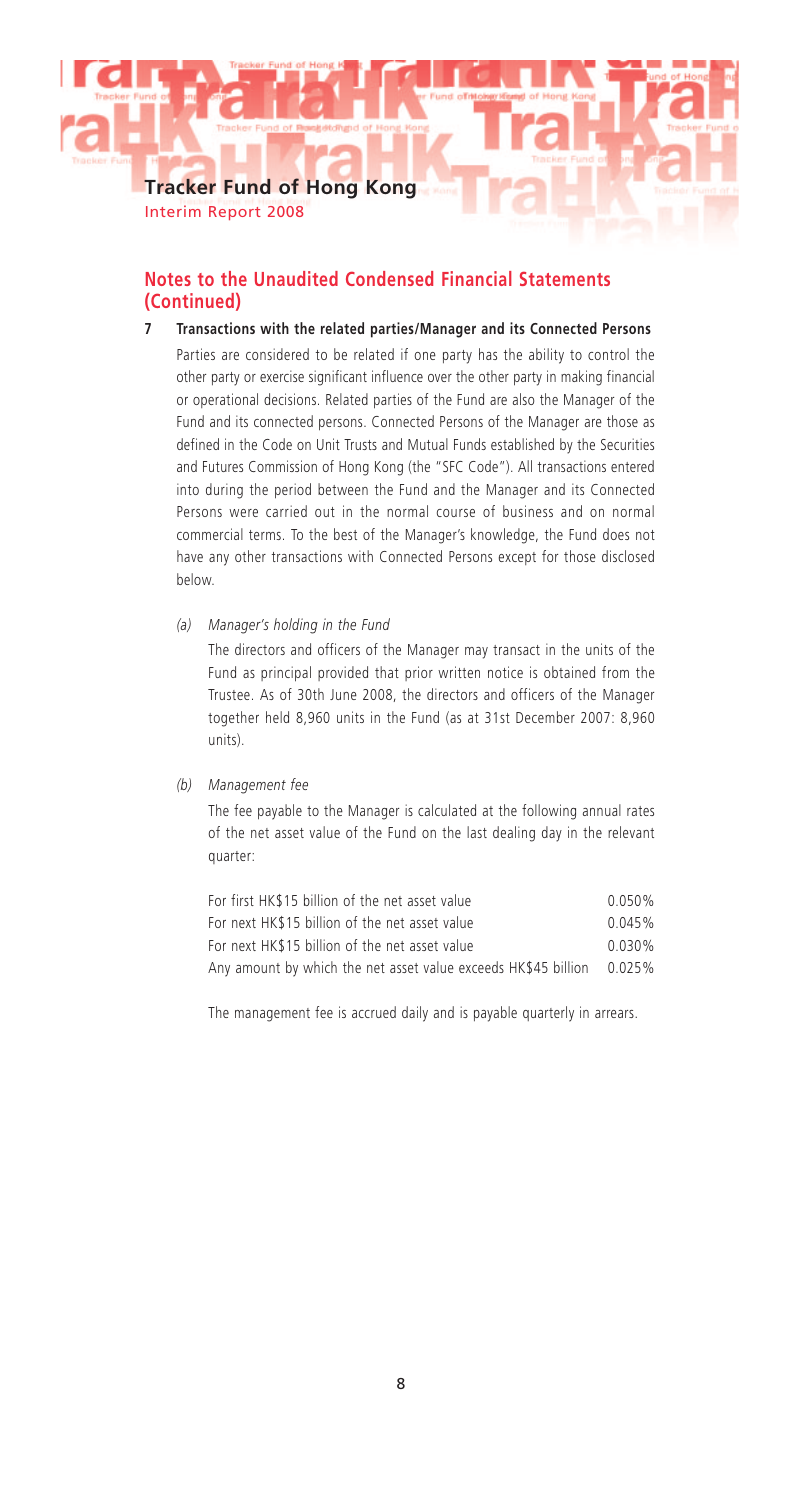

# **Notes to the Unaudited Condensed Financial Statements (Continued)**

# **7 Transactions with the related parties/Manager and its Connected Persons (Continued)**

*(c) Trustee fee*

The fee payable to the Trustee is calculated at the following annual rates of the net asset value of the Fund of the last dealing day in the relevant quarter:

| For first HK\$15 billion of the net asset value                | 0.050%    |
|----------------------------------------------------------------|-----------|
| For next HK\$15 billion of the net asset value                 | 0.045%    |
| For next HK\$15 billion of the net asset value                 | 0.030%    |
| Any amount by which the net asset value exceeds HK\$45 billion | $0.025\%$ |

The trustee fee is accrued daily and payable quarterly in arrears.

# *(d) Bank balances and interest income*

Bank balances are maintained with the Trustee. Bank balances held with the Trustee as at 30th June 2008 was HK\$311,007,277 (as at 31st December 2007: HK\$72,829,175). During the period, interest earned on the above bank balances was HK\$715,260 (for the period ended 30th June 2007: HK\$ 2,990,400).

#### **8 Other fees**

*(a) Registrar fee*

The fee payable to the Registrar is calculated based on the number of unitholders on the register on the first business day of the relevant month at the following fee scale, subject to a monthly maximum aggregate registrar fee of HK\$1,000,000.

Prior to 1st May 2008, the registrar fee scale was applied as follows:

|                                                                  | HK \$       |
|------------------------------------------------------------------|-------------|
|                                                                  | (per month) |
|                                                                  |             |
| For first 2,000 Unitholders                                      | 9.500       |
| For every additional 1,000 Unitholders up to 70,000 Unitholders  | 2.000       |
| For every additional 1,000 Unitholders up to 100,000 Unitholders | 1.700       |
| For every additional 1,000 Unitholders up to 200,000 Unitholders | 1.800       |
| For every additional 1,000 Unitholders up to 300,000 Unitholders | 1.500       |
| For every additional 1,000 Unitholders above 300,000 Unitholders | 1.200       |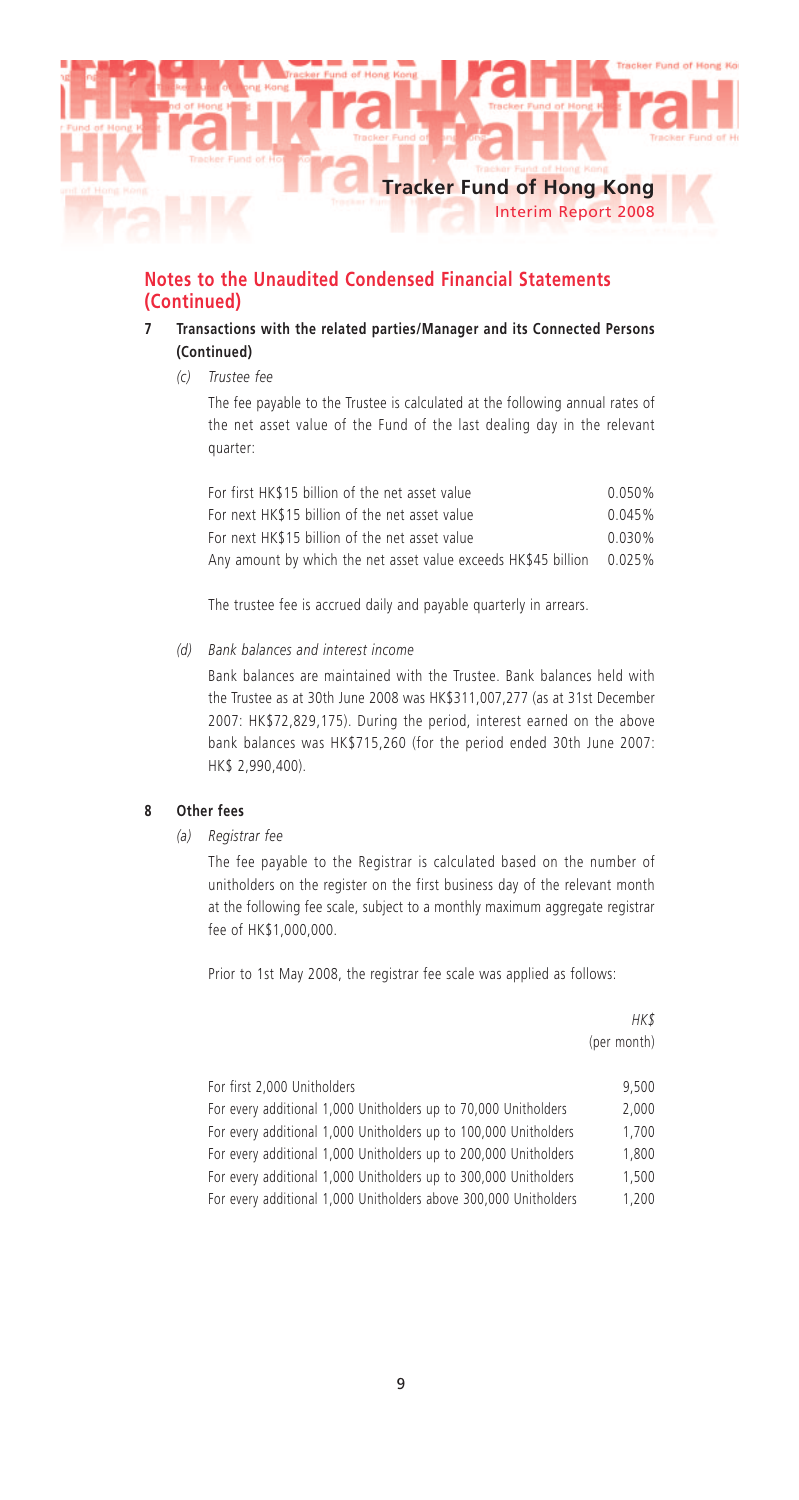

Interim Report 2008

# **Notes to the Unaudited Condensed Financial Statements (Continued)**

# **8 Other fees (Continued)**

*(a) Registrar fee (Continued)*

With effect from 1st May 2008, the registrar fee scale is applied as follows:

*HK\$* (per month)

| For first 2,000 Unitholders                                      | 10,000 |
|------------------------------------------------------------------|--------|
| For every additional 1,000 Unitholders up to 100,000 Unitholders | 2.200  |
| For every additional 1,000 Unitholders up to 200,000 Unitholders | 1,800  |
| For every additional 1,000 Unitholders up to 300,000 Unitholders | 1.500  |
| For every additional 1,000 Unitholders above 300,000 Unitholders | 1.200  |

In addition, the Registrar is reimbursed for all of its out-of-pocket expenses incurred in connection with performing its services.

The registrar fee is accrued daily and is payable monthly in advance.

*(b) Conversion agent fee*

The Conversion Agent received the higher of a monthly retainer fee of HK\$16,000 plus a transaction fee of HK\$12,000 for each creation or redemption application.

The conversion agent fee is accrued daily and payable monthly in arrears.

*(c) Index license fee*

The index license fee is calculated at the rate of 0.015% per annum on the daily average net asset value of the Fund, subject to a minimum of US\$10,000 per annum.

The index license fee is accrued daily and is payable quarterly in arrears.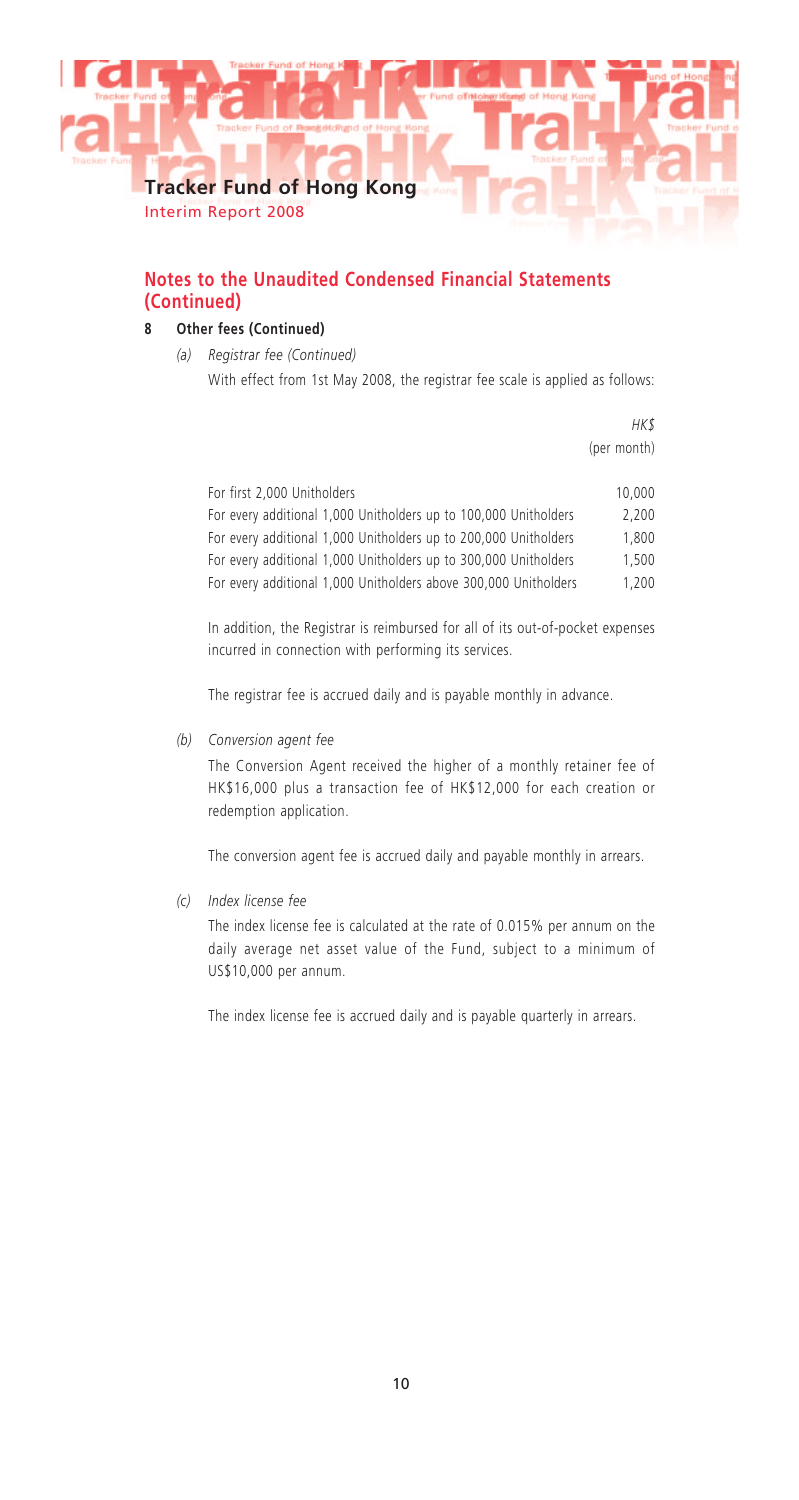

# **Notes to the Unaudited Condensed Financial Statements (Continued)**

# **9 Major non-cash transactions**

In accordance with the Fund's Trust Deed and since the termination of the Tap agreement, units are issued through an in-kind creation of an Index Basket with the remaining balances in cash and are not through a cash subscription only. For each Creation Unit (of 1,000,000 units), the Fund receives an Index Basket consisting of constituent shares as determined by the Manager on a daily basis. During the period, the Fund issued 335,000,000 units (for the period ended 30th June 2007: nil) in exchange for Index Baskets consisting of investments valued at HK\$7,732,433,866 (for the period ended 30th June 2007: nil) by the Manager with remaining balances in cash, totaling HK\$7,772,988,715 (for the period ended 30th June 2007: nil).

In accordance with the Fund's Trust Deed, units are redeemed in-kind with the remaining balances in cash and are not redeemable for cash only. During the period, the Fund redeemed 85,000,000 units (for the period ended 30th June 2007: 95,000,000 units) in exchange for Index Baskets consisting of investments valued at HK\$2,161,236,913 (for the period ended 30th June 2007: HK\$1,938,701,943) by the Manager with remaining balances in cash, totaling HK\$2,172,487,562 (for the period ended 30th June 2007: HK\$1,948,178,713).

#### **10 Soft dollar practices**

The Manager may effect transactions, provided that any such transaction is consistent with standards of "best execution", by or through the agency of another person for the account of the Fund with whom the Manager or any of its Connected Persons have an arrangement under which that party will from time to time provide to or procure for the Manager or any of its Connected Persons goods, services or other benefits (such as research and advisory services, computer hardware associated with specialized software or research services and performance measures) the nature of which is such that their provision can reasonably be expected to benefit the Fund as a whole and may contribute to an improvement in the performance of the Fund. For the avoidance of doubt, such goods and services may not include travel, accommodation, entertainment, general administrative goods or services, general office equipment or premises, membership fees, employees' salaries or direct money payments.

Since the inception of the Fund, the Manager had not participated in any soft dollar arrangements in respect of any transactions for the account of the Fund.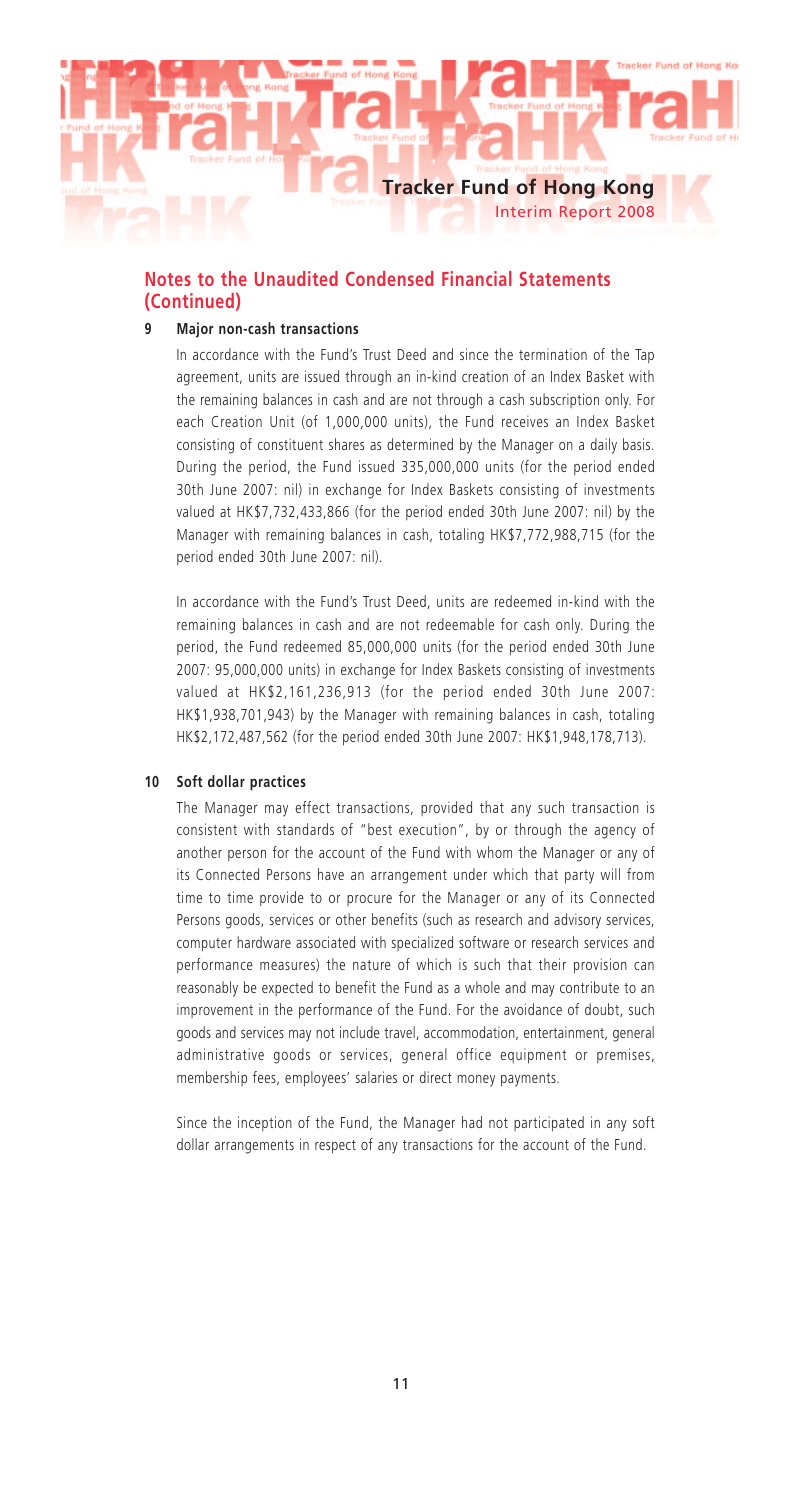Interim Report 2008

# **Notes to the Unaudited Condensed Financial Statements (Continued)**

# **11 Investment limitation and prohibitions under the SFC Code**

The SFC Code allows the Fund to invest in constituent securities issued by a single issuer for more than 10% of the Fund's net asset value provided that the investment is limited to any constituent securities that each accounts for more than 10% of the weighting of the Index and the Fund's holding of any such constituent securities may not exceed their respective weightings in the Index (except as a result of changes in the composition of the Index and the excess is transitional and temporary in nature).

Constituent securities that account for more than 10% of the net asset value of the Fund as at 30th June 2008 were as follows:

|                   |           | Respective weighting<br>in the Index $(\%)$ | % of net asset value |            |
|-------------------|-----------|---------------------------------------------|----------------------|------------|
|                   | 30.6.2008 | 31.12.2007                                  | 30.06.2008           | 31.12.2007 |
| HSBC Holdings plc | 15.3      | 149                                         | 15.0                 | 14.9       |
| China Mobile Ltd. | 123       | 13 2                                        | 121                  | 13.2       |

#### **12 Distribution**

|                                                            | (UNAUDITED) |             |  |
|------------------------------------------------------------|-------------|-------------|--|
|                                                            | 01.01.2008  | 01.01.2007  |  |
|                                                            | to          | to          |  |
|                                                            | 30.06.2008  | 30.06.2007  |  |
|                                                            | HK\$        | HK\$        |  |
| Interim distribution                                       |             |             |  |
| - HK\$0.21 on 1,253,992,500 units paid on<br>22nd May 2007 |             | 263,338,425 |  |
| - HK\$0.23 on 1,438,992,500 units paid on<br>22nd May 2008 | 330,968,275 |             |  |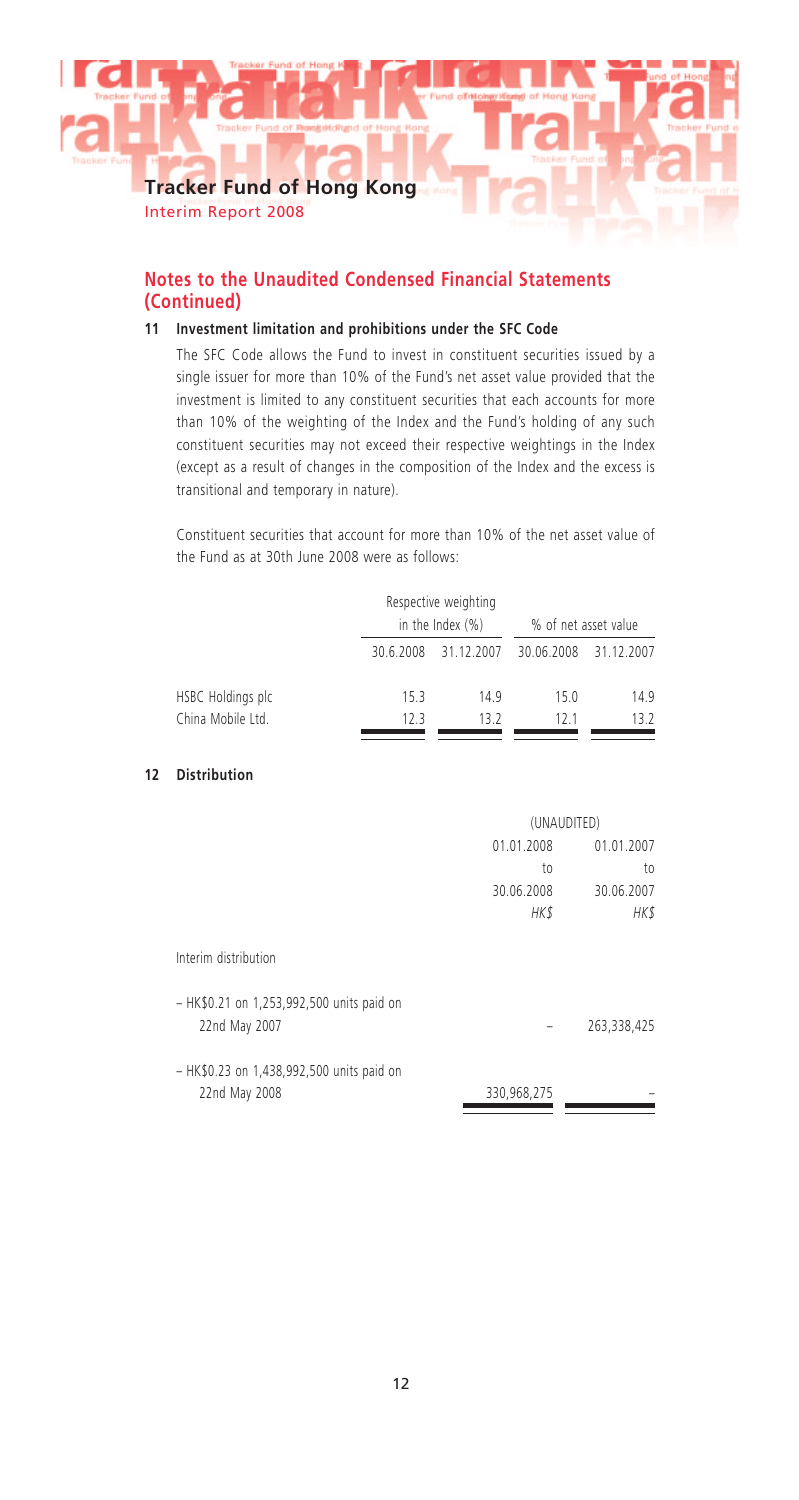**Tracker Fund of Hong Kong** Interim Report 2008

**Investment Portfolio**

*As at 30th June 2008*

|                                              |             | (UNAUDITED)         |          |
|----------------------------------------------|-------------|---------------------|----------|
|                                              |             |                     | % of net |
|                                              | Holdings    | Fair value<br>HK \$ | assets   |
| Hong Kong                                    |             |                     |          |
| Listed investments (98.53%)                  |             |                     |          |
| Equities (98.53%)                            |             |                     |          |
| Properties (9.55%)                           |             |                     |          |
| Cheung Kong (Holdings) Ltd.                  | 8,464,957   | 889,666,981         | 2.80     |
| China Overseas Land & Investment Ltd.        | 23,599,261  | 290,270,910         | 0.92     |
| Hang Lung Properties Ltd.                    | 12,628,853  | 315,089,882         | 0.99     |
| Henderson Land Development Co. Ltd.          | 6,541,160   | 317,246,260         | 1.00     |
| Sino Land Co. Ltd.                           | 14,788,751  | 228,338,315         | 0.72     |
| Sun Hung Kai Properties Ltd.                 | 9,365,088   | 989,889,802         | 3.12     |
|                                              |             |                     |          |
|                                              |             | 3,030,502,150       | 9.55     |
| Finance (42.59%)                             |             |                     |          |
| Bank of China Ltd.                           | 185,206,060 | 640,812,968         | 2.02     |
| BOC Hong Kong (Holdings) Ltd.                | 22,537,415  | 464,270,749         | 1.46     |
| Bank of Communications Co. Ltd.              | 84,279,645  | 768,630,362         | 2.42     |
| Bank of East Asia Ltd., The                  | 10,168,987  | 428,622,802         | 1.35     |
| China Construction Bank Corporation          | 273,603,826 | 1,715,495,989       | 5.41     |
| China Life Insurance Co. Ltd                 | 45,310,308  | 1,234,705,893       | 3.89     |
| Hang Seng Bank Ltd.                          | 4,659,133   | 765,961,465         | 2.41     |
| Hong Kong Exchanges and Clearing Ltd.        | 6,538,599   | 744,746,426         | 2.35     |
| HSBC Holdings plc                            | 39,467,514  | 4,767,675,691       | 15.03    |
| Industrial and Commercial Bank of China Ltd. | 278,135,334 | 1,482,461,330       | 4.67     |
| Ping An Insurance (Group) Co. of China Ltd.  | 8,569,756   | 496,617,360         | 1.57     |
|                                              |             |                     |          |
|                                              |             | 13,510,001,035      | 42.59    |
| Utilities (4.98%)                            |             |                     |          |
| China Light & Power Holdings Ltd.            | 10,997,899  | 734,109,758         | 2.31     |
| Hong Kong and China Gas Co. Ltd., The        | 24,362,271  | 451,676,504         | 1.42     |
| Hongkong Electric Holdings Ltd.              | 8,446,864   | 394,046,206         | 1.24     |
|                                              |             |                     |          |
|                                              |             | 1,579,832,468       | 4.98     |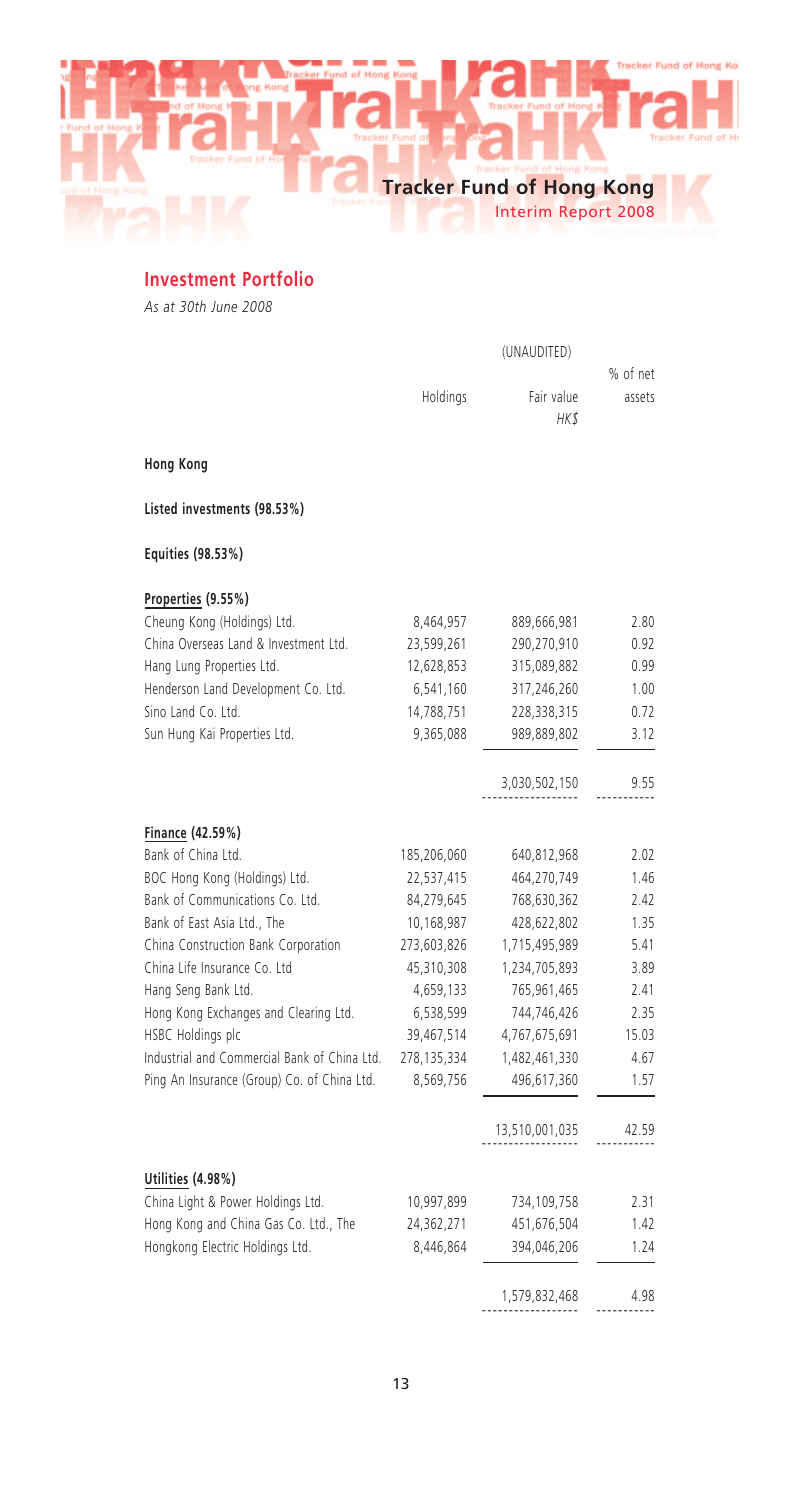Interim Report 2008

# **Investment Portfolio (Continued)**

*As at 30th June 2008*

|                                          |             |                | % of net |
|------------------------------------------|-------------|----------------|----------|
|                                          | Holdings    | Fair value     | assets   |
|                                          |             | HK\$           |          |
| Commerce and Industry (41.41%)           |             |                |          |
| Aluminum Corporation of China Ltd.       | 22,893,469  | 205,583,352    | 0.65     |
| Cathay Pacific Airways Ltd.              | 7,202,921   | 107,035,406    | 0.34     |
| China Merchants Holdings (International) |             |                |          |
| Co. Ltd.                                 | 6,594,048   | 198,810,547    | 0.63     |
| China Mobile Ltd.                        | 36,611,818  | 3,833,257,345  | 12.08    |
| China Netcom Group Corporation (HK) Ltd. | 12,237,052  | 260,037,355    | 0.82     |
| China Petroleum & Chemical Corporation   | 102,170,452 | 744,822,595    | 2.35     |
| China Resources Enterprise, Ltd.         | 7,274,015   | 161,846,834    | 0.51     |
| China Shenhua Energy Co. Ltd.            | 20,702,565  | 631,428,233    | 1.99     |
| China Unicom Ltd.                        | 24,961,519  | 358,946,643    | 1.13     |
| CITIC Pacific Ltd.                       | 7,358,355   | 211,552,706    | 0.67     |
| CNOOC Ltd.                               | 108,813,263 | 1,460,273,989  | 4.60     |
| COSCO Pacific Ltd.                       | 6,856,180   | 86,524,992     | 0.27     |
| Esprit Holdings Ltd.                     | 6,437,215   | 521,092,554    | 1.64     |
| Foxconn International Holdings Ltd.      | 12,917,606  | 97,657,101     | 0.31     |
| Hutchison Whampoa Ltd.                   | 12,986,133  | 1,019,411,441  | 3.21     |
| Li & Fung Ltd.                           | 13,672,672  | 321,307,792    | 1.01     |
| MTR Corporation Ltd.                     | 8,543,161   | 209,734,603    | 0.66     |
| New World Development Co. Ltd.           | 14,787,098  | 234,523,374    | 0.74     |
| PetroChina Co. Ltd.                      | 128,484,456 | 1,295,123,317  | 4.08     |
| Swire Pacific Ltd. 'A'                   | 5,577,936   | 444,840,396    | 1.40     |
| Tencent Holdings Ltd.                    | 5,937,521   | 358,032,516    | 1.13     |
| Wharf (Holdings) Ltd., The               | 9,224,305   | 301,173,558    | 0.95     |
| Yue Yuen Industrial (Holdings) Ltd.      | 4,060,278   | 75,196,349     | 0.24     |
|                                          |             | 13,138,212,998 | 41.41    |
|                                          |             |                |          |
| Total listed investments                 |             | 31,258,548,651 | 98.53    |
| Total investments, at cost               |             | 28,460,519,718 |          |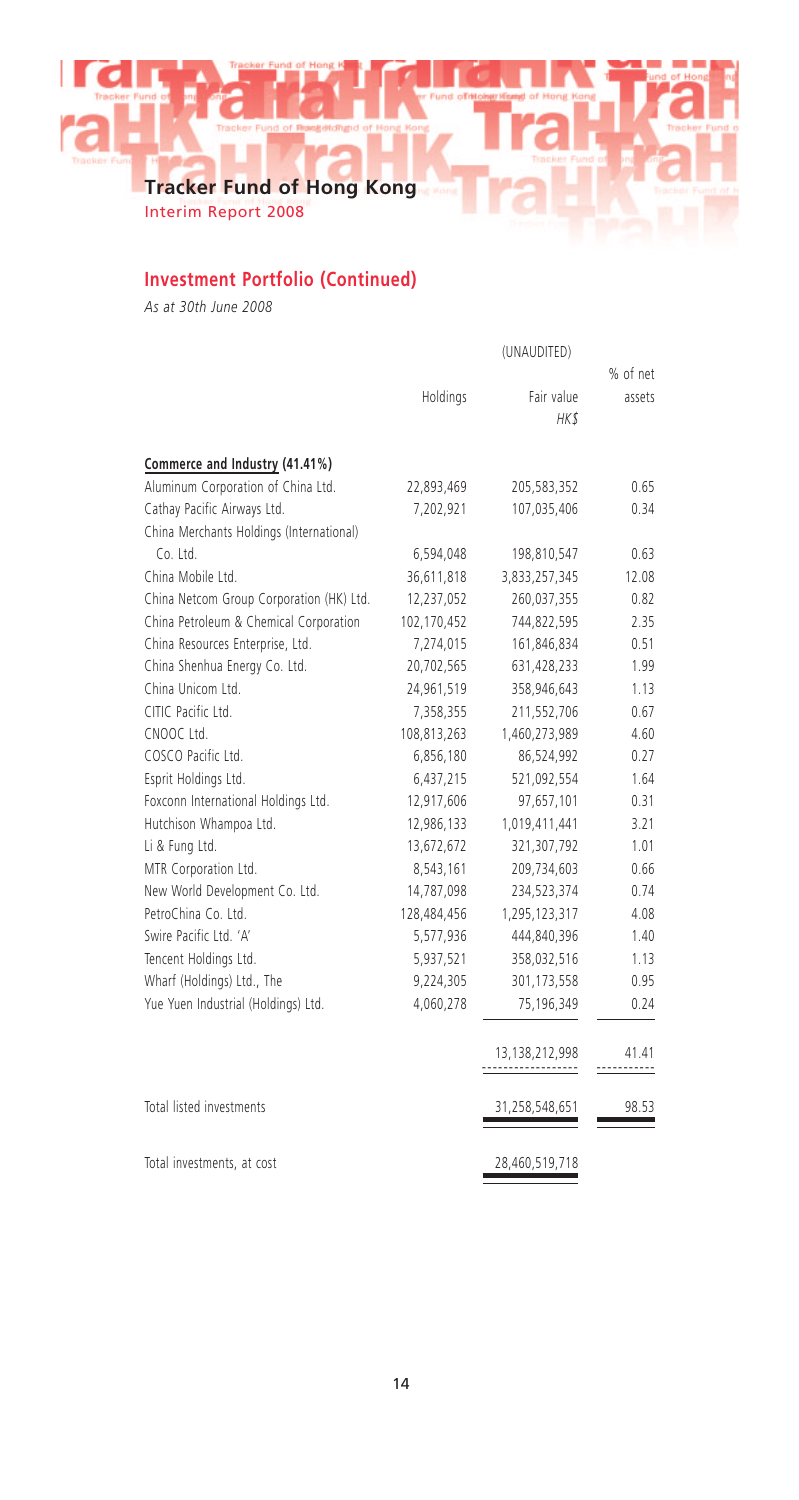Interim Report 2008

# **Statement of Movements in Investment Portfolio**

*For the period ended 30th June 2008*

|                                                                                                                                                                                                                                                                                                                                                                                                                                                                                                                                                                                                                                | (UNAUDITED)<br>Holdings                                                                                                                                                                                                                                                                    |                                                                                                                                                                                                                                                                                             |                                                                                                                                                                                                                                                                                                                                             |                                                                                                                                                                                                                                                                                             |
|--------------------------------------------------------------------------------------------------------------------------------------------------------------------------------------------------------------------------------------------------------------------------------------------------------------------------------------------------------------------------------------------------------------------------------------------------------------------------------------------------------------------------------------------------------------------------------------------------------------------------------|--------------------------------------------------------------------------------------------------------------------------------------------------------------------------------------------------------------------------------------------------------------------------------------------|---------------------------------------------------------------------------------------------------------------------------------------------------------------------------------------------------------------------------------------------------------------------------------------------|---------------------------------------------------------------------------------------------------------------------------------------------------------------------------------------------------------------------------------------------------------------------------------------------------------------------------------------------|---------------------------------------------------------------------------------------------------------------------------------------------------------------------------------------------------------------------------------------------------------------------------------------------|
|                                                                                                                                                                                                                                                                                                                                                                                                                                                                                                                                                                                                                                | 31.12.2007                                                                                                                                                                                                                                                                                 | Additions                                                                                                                                                                                                                                                                                   | Disposals                                                                                                                                                                                                                                                                                                                                   | 30.06.2008                                                                                                                                                                                                                                                                                  |
| Hong Kong<br>Listed investments<br>Equities                                                                                                                                                                                                                                                                                                                                                                                                                                                                                                                                                                                    |                                                                                                                                                                                                                                                                                            |                                                                                                                                                                                                                                                                                             |                                                                                                                                                                                                                                                                                                                                             |                                                                                                                                                                                                                                                                                             |
| Properties<br>Cheung Kong (Holdings) Ltd.<br>China Overseas Land & Investment Ltd.<br>Hang Lung Properties Ltd.<br>Henderson Land Development Co. Ltd.<br>Sino Land Co. Ltd.<br>Sun Hung Kai Properties Ltd.                                                                                                                                                                                                                                                                                                                                                                                                                   | 7,775,828<br>20,030,657<br>10,704,576<br>4,505,371<br>12,430,233<br>7,284,534                                                                                                                                                                                                              | 2,172,243<br>5,697,483<br>3,048,977<br>2,499,045<br>3,660,917<br>2,852,391                                                                                                                                                                                                                  | (1,483,114)<br>(2, 128, 879)<br>(1, 124, 700)<br>(463, 256)<br>(1,302,399)<br>(771, 837)                                                                                                                                                                                                                                                    | 8,464,957<br>23,599,261<br>12,628,853<br>6,541,160<br>14,788,751<br>9,365,088                                                                                                                                                                                                               |
| Finance<br>Bank of China Ltd.<br>BOC Hong Kong (Holdings) Ltd.<br>Bank of Communications Co. Ltd.<br>Bank of East Asia Ltd., The<br>China Construction Bank Corporation<br>China Life Insurance Co. Ltd<br>Hang Seng Bank Ltd.<br>Hong Kong Exchanges and Clearing Ltd.<br>HSBC Holdings plc<br>Industrial and Commercial Bank of China Ltd.<br>Ping An Insurance (Group) Co. of China Ltd.                                                                                                                                                                                                                                    | 157,099,456<br>19,115,787<br>77,448,988<br>8,131,994<br>174,129,967<br>38,444,481<br>3,947,132<br>5,528,259<br>36,892,076<br>193,093,483<br>7,269,217                                                                                                                                      | 45,463,094<br>5,443,985<br>21,634,694<br>2,688,139<br>120,020,355<br>11,141,889<br>1,144,732<br>1,603,796<br>11,996,122<br>107,038,135<br>2,106,443                                                                                                                                         | (17, 356, 490)<br>(2,022,357)<br>(14,804,037)<br>(651, 146)<br>(20, 546, 496)<br>(4,276,062)<br>(432, 731)<br>(593, 456)<br>(9,420,684)<br>(21, 996, 284)<br>(805, 904)                                                                                                                                                                     | 185,206,060<br>22,537,415<br>84,279,645<br>10,168,987<br>273,603,826<br>45,310,308<br>4,659,133<br>6,538,599<br>39,467,514<br>278,135,334<br>8,569,756                                                                                                                                      |
| <b>Utilities</b><br>China Light & Power Holdings Ltd.<br>Hong Kong and China Gas Co. Ltd., The<br>Hongkong Electric Holdings Ltd.                                                                                                                                                                                                                                                                                                                                                                                                                                                                                              | 9,330,471<br>18,784,735<br>7,149,867                                                                                                                                                                                                                                                       | 2,699,892<br>7,809,948<br>2,040,523                                                                                                                                                                                                                                                         | (1,032,464)<br>(2,232,412)<br>(743, 526)                                                                                                                                                                                                                                                                                                    | 10,997,899<br>24,362,271<br>8,446,864                                                                                                                                                                                                                                                       |
| <b>Commerce and Industry</b><br>Aluminum Corporation of China Ltd.<br>Cathay Pacific Airways Ltd.<br>Cheung Kong Infrastructure Holdings Ltd.<br>China Merchants Holdings (International)                                                                                                                                                                                                                                                                                                                                                                                                                                      | 6,092,949<br>2,319,613                                                                                                                                                                                                                                                                     | 23,182,622<br>1,738,413<br>549,924                                                                                                                                                                                                                                                          | (289, 153)<br>(628, 441)<br>(2,869,537)                                                                                                                                                                                                                                                                                                     | 22,893,469<br>7,202,921                                                                                                                                                                                                                                                                     |
| Co. Ltd.<br>China Mobile Ltd.<br>China Netcom Group Corporation (HK) Ltd.<br>China Petroleum & Chemical Corporation<br>China Resources Enterprise, Ltd.<br>China Shenhua Energy Co. Ltd.<br>China Unicom Ltd.<br>CITIC Pacific Ltd.<br>CNOOC Ltd.<br>COSCO Pacific Ltd.<br>Esprit Holdings Ltd.<br>Foxconn International Holdings Ltd.<br>Hutchison Whampoa Ltd.<br>Li & Fung Ltd.<br>MTR Corporation Ltd.<br>New World Development Co. Ltd.<br>Pacific Century Cyberworks Ltd.<br>PetroChina Co. Ltd.<br>Swire Pacific Ltd. 'A'<br>Tencent Holdings Ltd.<br>Wharf (Holdings) Ltd., The<br>Yue Yuen Industrial (Holdings) Ltd. | 5,578,067<br>31,030,762<br>10,304,717<br>86,692,525<br>6,144,873<br>17,560,235<br>17,562,115<br>6,278,826<br>80,082,005<br>5,784,229<br>5,434,855<br>10,897,814<br>11,009,890<br>11,582,113<br>7,227,278<br>12,472,053<br>26,207,898<br>109,031,958<br>4,732,230<br>6,938,278<br>3,427,988 | 1,592,552<br>8,989,207<br>2,948,783<br>25,126,070<br>1,754,751<br>5,089,480<br>9,498,839<br>1,783,323<br>37,282,447<br>1,651,278<br>1,554,158<br>3,112,846<br>3,191,737<br>3,300,941<br>2,063,274<br>3,564,036<br>6,207,580<br>31,592,055<br>1,369,516<br>6,009,958<br>3,095,381<br>979,086 | (576, 571)<br>(3,408,151)<br>(1,016,448)<br>(9,648,143)<br>(625, 609)<br>(1, 947, 150)<br>(2,099,435)<br>(703, 794)<br>(8, 551, 189)<br>(579, 327)<br>(551, 798)<br>(1,093,054)<br>(1, 215, 494)<br>(1, 210, 382)<br>(747, 391)<br>(1, 248, 991)<br>(32, 415, 478)<br>(12, 139, 557)<br>(523, 810)<br>(72, 437)<br>(809, 354)<br>(346, 796) | 6,594,048<br>36,611,818<br>12,237,052<br>102,170,452<br>7,274,015<br>20,702,565<br>24,961,519<br>7,358,355<br>108,813,263<br>6,856,180<br>6,437,215<br>12,917,606<br>12,986,133<br>13,672,672<br>8,543,161<br>14,787,098<br>128,484,456<br>5,577,936<br>5,937,521<br>9,224,305<br>4,060,278 |
| Right issues of Wharf (Holdings) Ltd. The                                                                                                                                                                                                                                                                                                                                                                                                                                                                                                                                                                                      | 867,284                                                                                                                                                                                                                                                                                    |                                                                                                                                                                                                                                                                                             | (867, 284)                                                                                                                                                                                                                                                                                                                                  |                                                                                                                                                                                                                                                                                             |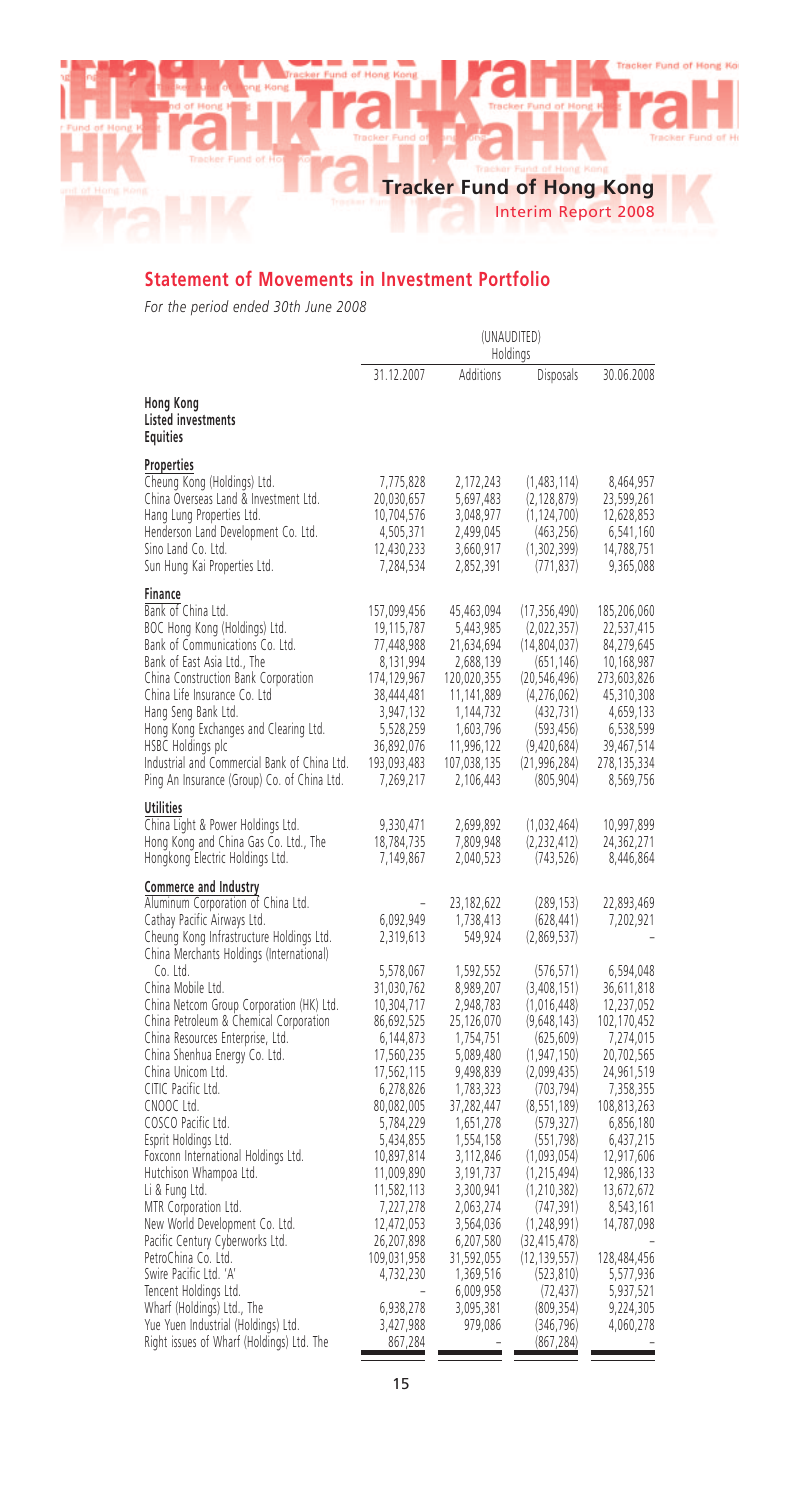

# **Performance Record (unaudited)**

*For the period ended 30th June 2008*

# **Fund performance**

During the period, the Hang Seng Index decreased by 20.53% and the net asset value per unit of the Fund decreased by 19.69%.